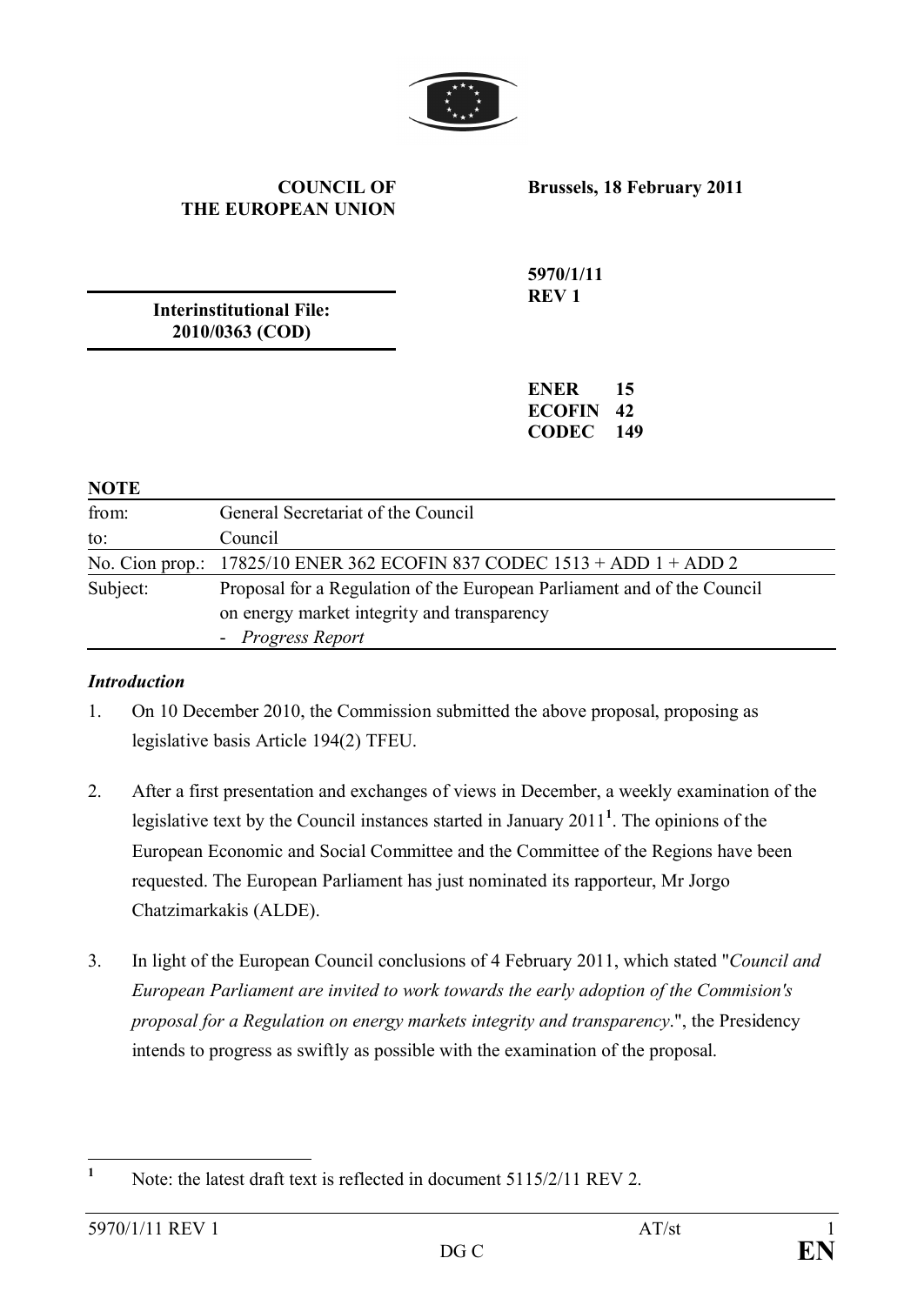4. The EU internal energy market for electricity and gas is becoming more and more liberalised and interconnected. With it, the crossborder effects of gas and electricity production, transport, pricing and trading are increasing, as is the use of financial instruments related to the gas and electricity market. Thus, the potential for abuse and manipulation of this market is also growing.

Whereas market abuse and manipulation relating to financial instruments *in general* are covered by the Market Abuse Directive ("MAD", 2003/6/EC) and the Markets in Financial Instruments Directive ("MiFID", 2004/39/EC), the Commission considers that the particular nature of the market for gas and electricity warrants a separate instrument. Therefore, the proposed Regulation aims to set up a framework that will allow the monitoring of energy markets, in order to effectively detect and deter market abuse and manipulation. In this respect, the Agency for the Cooperation of Energy Regulators (ACER) would have a role to play. Many of the proposed provisions are based on similar provisions in EU financial legislation; in this context it should be noted that two proposals of relevance (*i.e.* containing similar provisions) are being examined in parallel by the Council instances responsible for EU financial legislation: a proposal for a Regulation on OTC derivatives, central counterparties and trade repositories (2010/0250 COD), and a proposal for a Regulation on Short Selling and certain aspects of Credit Default Swaps (2010/0251 COD).

## *Outline of main issues*

5. While most delegations support the aims of the proposal, a majority of delegations still maintain scrutiny reservations, and one delegation maintains a reservation. Without prejudice to particular points of interest of individual delegations, the following issues appear to be the main issues to be resolved: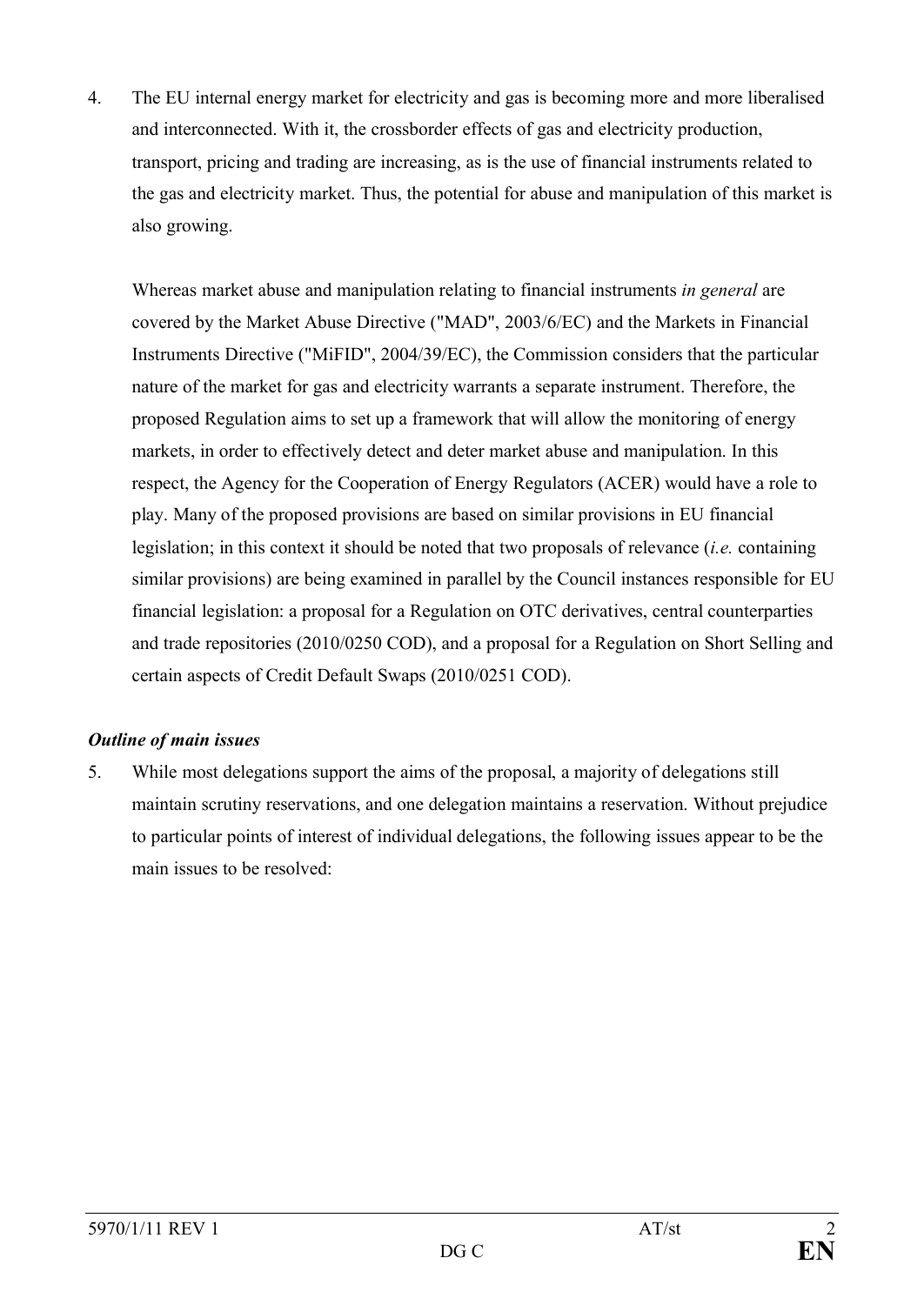### a) Use of delegated acts

The Commission proposal foresees the use of delegated acts for two issues:

- to specify the definitions set out in Article 2(1) to  $2(5)^1$ , so that they can also cater for future market developments and changes in other EU legislation, as set out in Article 5; and
- to establish in detail the data collection mechanism for wholesale energy market transactions and orders to trade, and for underlying structural information, as set out in Article 7.

Some delegations oppose the use of delegated acts - arguing that the proposed scope for the delegated acts covers *essential* elements - while several call for adding as much detail as possible in the draft Regulation (such as clarifications and examples), in order to define as much as possible the scope for the delegated acts. The Commission has underlined that whereas the use of delegated acts is required for the data collection mechanism (Art. 7), their use for specifying the definitions will be to "*update*" them at a later stage - *i.e.* the current definitions are already fully functional. It was furthermore recalled that in similar cases in the field of financial legislation, the practice of using delegated acts is common practice.

## b) Application of the provisions in practice

At this stage of discussions, many questions and some concerns remain on the functioning in practice of the proposed provisions: this relates to the cooperation between the ACER and national regulatory authorities in market monitoring and in case of suspected breach of the provisions (Art. 6 and 11), the practical arrangements for the sharing of relevant information between the ACER, national regulatory authorities, competition authorities and others (Art. 8), and the reporting to be done by market participants or other entities (Art. 7).

<sup>&</sup>lt;sup>1</sup> Note: these definitions define "inside information", "market manipulation", "attempt to manipulate the market", "wholesale energy products" and "wholesale energy market".